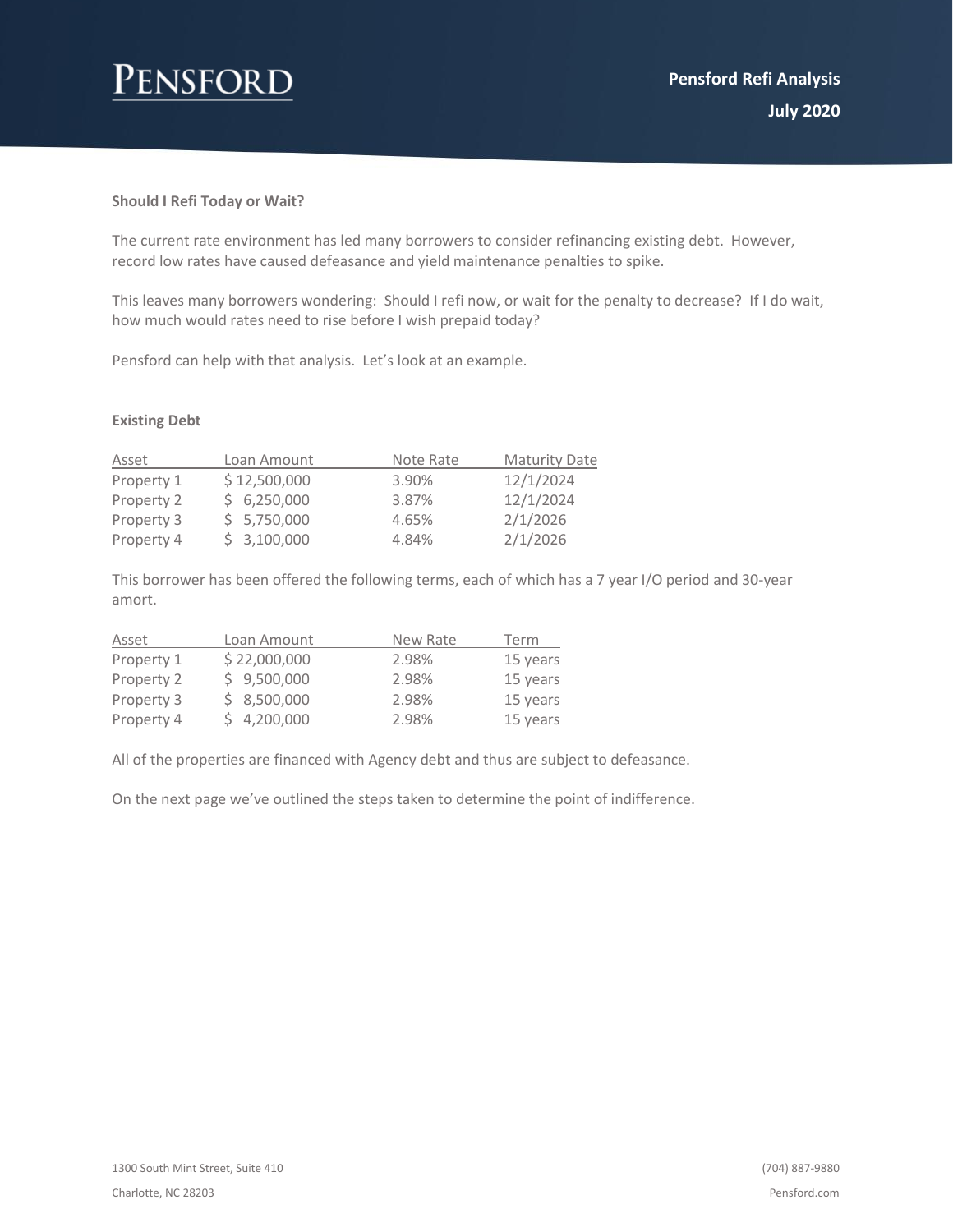# Pensford

#### **Step 1 – Determine the Prepayment Penalties**

We patched in our defeasance team to help generate these cost estimates.

| Property 1 | \$1,946,900 |
|------------|-------------|
| Property 2 | \$987,894   |
| Property 3 | \$1,305,414 |
| Property 4 | \$756,491   |

Next, we determine how much interest would be saved on the existing loan at the new rate.

## **Step 2 – Interest Savings**

| Property 1 | \$469.748 |
|------------|-----------|
| Property 2 | \$227,477 |
| Property 3 | 5454.771  |
| Property 4 | \$273,245 |

Now we net the interest savings against the defeasance penalties to determine the net cost to refi.

#### **Step 3 – Net Penalty**

| Property 1 | \$1,477,152 |
|------------|-------------|
| Property 2 | S 760.417   |
| Property 3 | 850.643     |
| Property 4 | 483,246     |

Finally, we convert the net penalty into an interest rate to solve for the point of indifference. We've included the present value of each basis point, or PV01, on each loan below to do so.

#### **Step 4 - Solve for Indifference Point**

| Asset      | Net Penalty | PV01     | <b>Basis Points</b> | Implied T10 |
|------------|-------------|----------|---------------------|-------------|
| Property 1 | \$1,477,152 | \$31,260 | 0.47%               | 1.08%       |
| Property 2 | 760,417     | \$13,500 | 0.56%               | 1.17%       |
| Property 3 | 850,643     | \$12,080 | 0.70%               | 1.31%       |
| Property 4 | 483,246     | 5.970    | 0.81%               | 1.42%       |